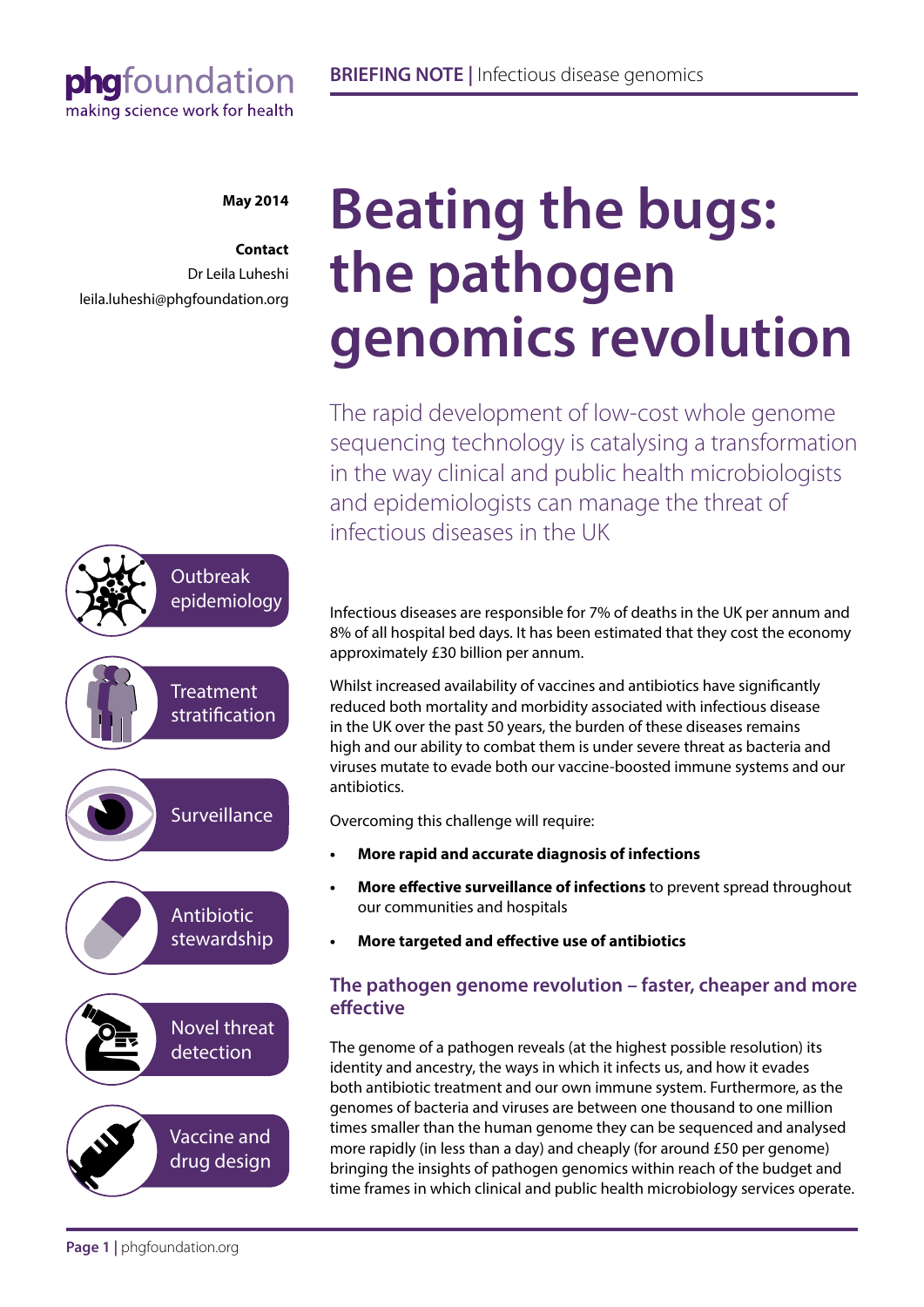

#### **Resolving an MRSA outbreak on a special care baby unit**

Pathogen whole genome sequencing was used during a suspected outbreak of MRSA (methicillin-resistant Staphylococcus aureus) infections on a special care baby unit first to confirm that an outbreak was underway and then, in combination with epidemiological information, to identify a probable source of the infections enabling the infection control team to end the outbreak.

## **Why pathogen whole genome sequencing?**

The effectiveness of the current standard techniques in both microbiology and virology, whilst satisfactory for many infections, is in some clinically important cases limited by the time and associated cost of performing iterative culture based analysis and molecular testing. Furthermore, the incomplete nature of the information about the organism that is obtained from these tests, and the associated difficulties in its interpretation, significantly limit its utility in clinical and public health decision making.

Introduction of whole genome sequencing of pathogens has the potential to improve the management of infectious diseases in the following ways:

**Precision** 

More precise identification of the bacteria or virus causing an infection improves the accuracy of outbreak investigation and effectiveness of infection control.

**• Sensitivity**

Pathogen genomics may enable the early detection of emerging drug resistant virus in HIV patients.

**• Speed**

For slow growing bacteria, such as *M. tuberculosis,* pathogen genomics enables faster detection of drug resistance than current culture methods.

**• Personalisation**

Genomic information can be useful in identifying which drugs will or will not be effective in treating an infection, enabling more effective personalisation of care.

#### **• Detecting novel threats**

Genomics are proving an important tool in improving detection and understanding of emerging infectious diseases such as Mers-CoV.

## **Tackling drug resistant tuberculosis**

Current methods to determine the drug resistance profile of a TB infection can take more than a month to complete. Whole genome sequencing of TB promises to reduce this time to less than two weeks. This will mean patients get the right drugs sooner, improving their health and reducing the risk of further spread of the infection in the community.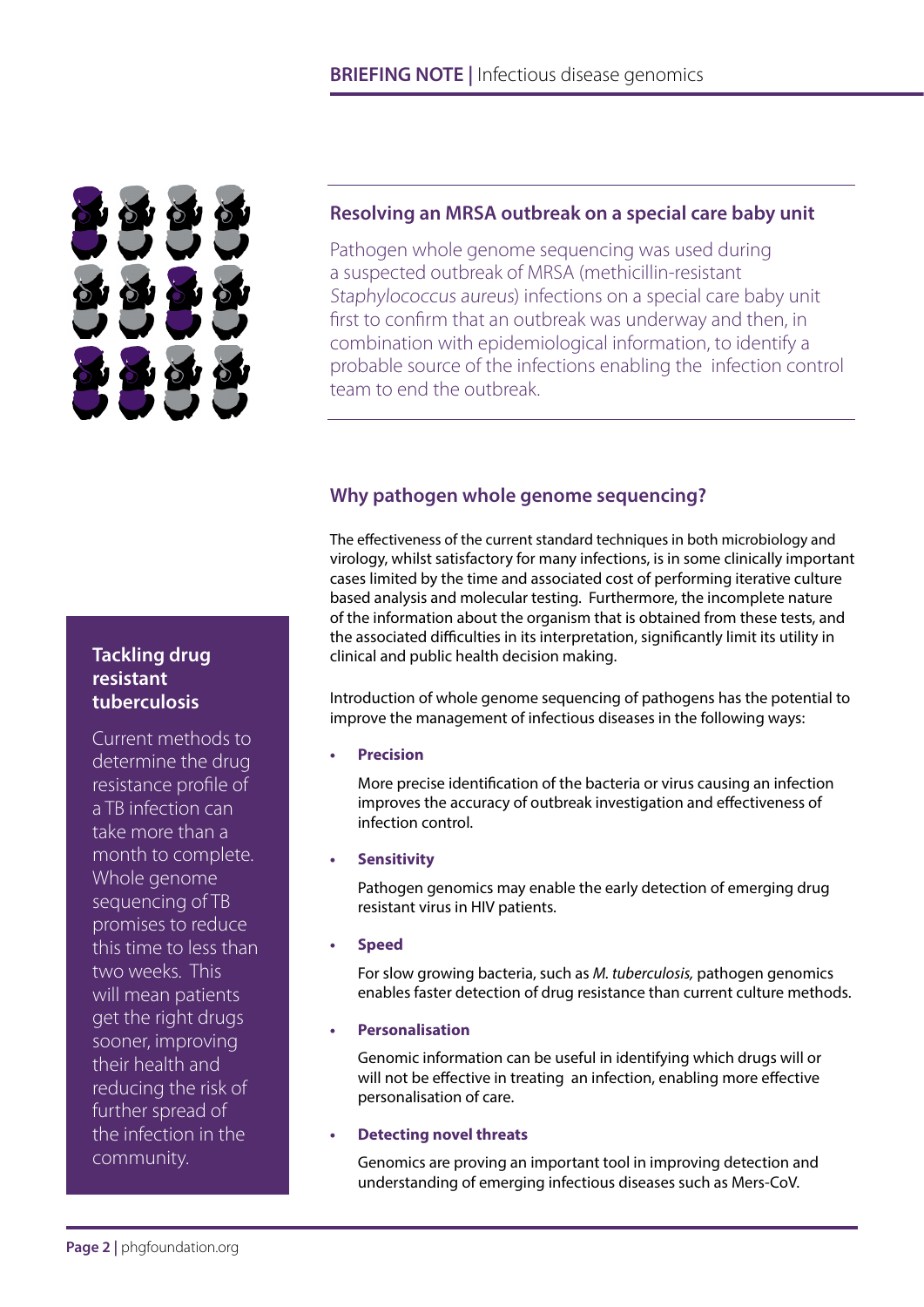## **Why now is the right time to implement pathogen genomics in infectious disease management**

**• A public policy priority**

The threat of spreading antimicrobial resistance, awareness that the next infectious disease pandemic could arise at any time, and the continued challenge posed by incidence of healthcare associated infections make the search to improve the way we manage infectious disease a national priority.

**Franslational research impact** 

Strategic support for translational research has catalysed the development of pathogen whole genome sequencing and analysis techniques specifically designed to have applications in clinical and public health microbiology

#### **Improved access to technology**

The cost of the hardware and reagents required to perform pathogen whole genome sequencing continues to fall, reducing a significant barrier to the implementation of genomics in the UK health system.

**Patient benefit** 

Early evidence from translational research studies suggests that judicious application of pathogen genomics could deliver significant patient benefits, particularly through reducing incidence of hospital acquired infections and more rapid and accurate targeting of infections with the most effective treatments.



**Policy priority**

## **Technology**

**Patient benefit**

## **Understanding the emergence and spread of Middle East Respiratory Syndrome (MERS)**

Researchers and clinicians have worked together to rapidly sequence the whole genome of the virus (MERS-CoV) responsible for an ongoing outbreak of severe, often fatal, respiratory illness. Comparison of the MERS-CoV genome sequences from infected patients is enabling epidemiologists to better understand how the virus is being transmitted between people, and between animals and humans. This information is vital to support efforts to halt the spread of this potentially fatal disease.